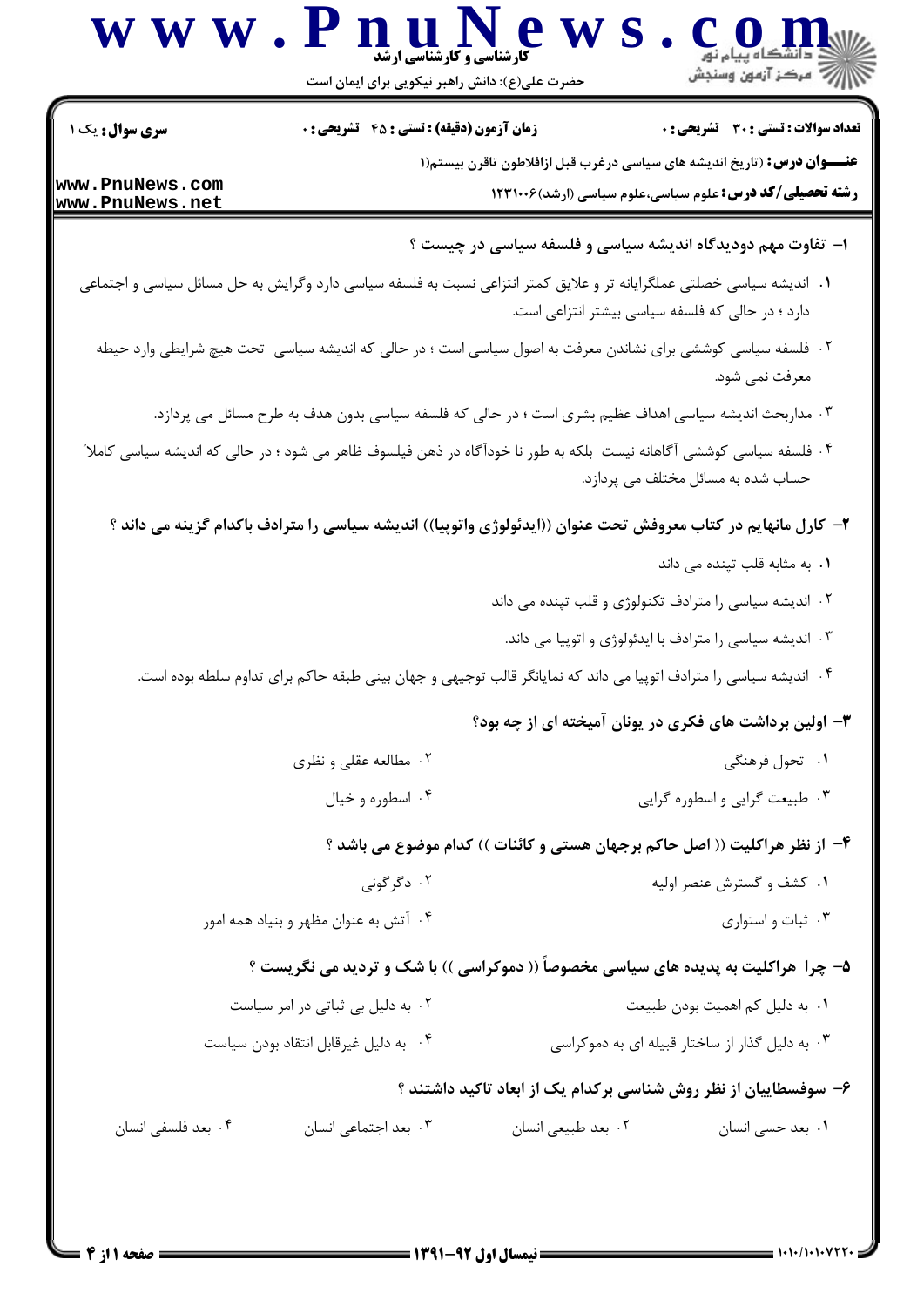| سری سوال: ۱ یک                     | <b>زمان آزمون (دقیقه) : تستی : 45 گشریحی : 0</b>                                                                                            |                                                                                                                                                                                                                                          | <b>تعداد سوالات : تستی : 30 ٪ تشریحی : 0</b>                                                                             |
|------------------------------------|---------------------------------------------------------------------------------------------------------------------------------------------|------------------------------------------------------------------------------------------------------------------------------------------------------------------------------------------------------------------------------------------|--------------------------------------------------------------------------------------------------------------------------|
| www.PnuNews.com<br>www.PnuNews.net |                                                                                                                                             | <b>عنــــوان درس:</b> تاریخ اندیشه های سیاسی درغرب قبل ازافلاطون تاقرن بیستم(۱)<br><b>رشته تحصیلی/کد درس:</b> علوم سیاسی،علوم سیاسی (ارشد)۱۲۳۱۰۰۶                                                                                        |                                                                                                                          |
|                                    |                                                                                                                                             | ۷- از نظر سقراط هدف از (( آموزش و فلسفه )) چیست؟                                                                                                                                                                                         |                                                                                                                          |
|                                    |                                                                                                                                             |                                                                                                                                                                                                                                          | ۰۱ توجه به جوامع بشری                                                                                                    |
|                                    |                                                                                                                                             |                                                                                                                                                                                                                                          | ۰۲ امور اخلاقی                                                                                                           |
|                                    |                                                                                                                                             | ۰۳ کسب توانایی های لازم به منظور توفیق در زندگی سیاسی و اجتماعی                                                                                                                                                                          |                                                                                                                          |
|                                    |                                                                                                                                             |                                                                                                                                                                                                                                          | ۰۴ رشد دانایی انسان و دوری از جهل                                                                                        |
|                                    | ۸– شالوده شکنی ، درهم شکستن و نشان دادن ضعف ها در ذهن طرف مقابل ، کدام روش سقراط می باشد ؟                                                  |                                                                                                                                                                                                                                          |                                                                                                                          |
| ۰۴ مشاهده                          | ۰۳ دیالکتیک                                                                                                                                 | ۰۲ قیاسی                                                                                                                                                                                                                                 | ۰۱ استقرایی                                                                                                              |
|                                    | ۰۲ اسپارتها و آریستوکراتها<br>۰۴ دیدگاه وایتهدی و دیدگاه فارینگتونی                                                                         | ۰۳ وجود عطش حریصانه برای نظریات سیاسی که همیشه وجود دارد<br>۰۴ وجود کنجکاویهای توده مردم که معمولا زیاد است<br>∙ا−  جنگ پلوپونزی بین کدام دیدگاه ها بوجود آمد ؟<br>11- از نظر افلاطون (( خردمند ترین ، عادلترین و برترین مرد عصر))کیست ؟ | ٠١. وجود بحران ها و ناملايمات سياسي<br>۰۲ وجود اقتصاد با ثبات<br>۰۱ اسپارتها و سوفسطائيان<br>۰۳ آریستوکراتها و دموکراتها |
| ۰۴ ارسطو                           | ۰۳ هراکلیت                                                                                                                                  | ۰۲ سقراط                                                                                                                                                                                                                                 | ٠١ فيثاغورث<br><b>۱۲</b> - منظور افلاطون از (( جمهور )) چه بود؟                                                          |
| ۰۴ سعادت                           | ۰۳ جامعه                                                                                                                                    | ۰۲ آریستوکرات <i>ی</i>                                                                                                                                                                                                                   | ۰۱ الیگارش <i>ی</i>                                                                                                      |
|                                    | ۱۳– شناختهایی که تنها در (( سایه ها و بازتابهایی از معرفت علمی و حقیقی جای دارند)) جزو کدام یک از معرفت های افلاطون<br>۰۲ معرفت علمی و سطحی |                                                                                                                                                                                                                                          | هستند؟<br>٠١. معرفت علمي                                                                                                 |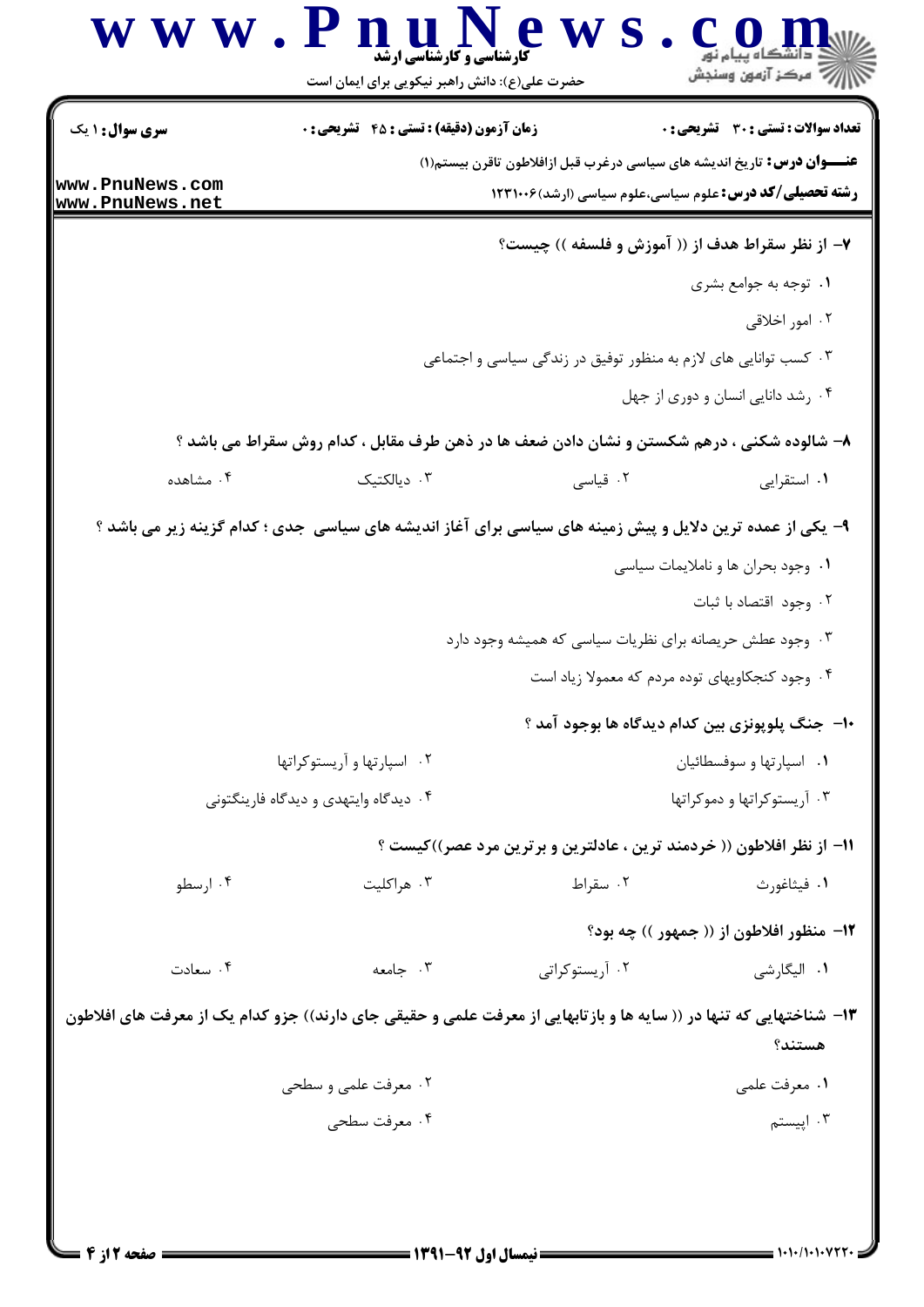|                        | حضرت علی(ع): دانش راهبر نیکویی برای ایمان است    |                                                            |                                                                                                                                                    |
|------------------------|--------------------------------------------------|------------------------------------------------------------|----------------------------------------------------------------------------------------------------------------------------------------------------|
| <b>سری سوال : ۱ یک</b> | <b>زمان آزمون (دقیقه) : تستی : 45 گشریحی : 0</b> |                                                            | <b>تعداد سوالات : تستی : 30 ٪ تشریحی : 0</b>                                                                                                       |
| www.PnuNews.com        |                                                  |                                                            | <b>عنــــوان درس:</b> تاریخ اندیشه های سیاسی درغرب قبل ازافلاطون تاقرن بیستم(۱)<br><b>رشته تحصیلی/کد درس:</b> علوم سیاسی،علوم سیاسی (ارشد) ۱۲۳۱۰۰۶ |
| www.PnuNews.net        |                                                  |                                                            |                                                                                                                                                    |
|                        |                                                  |                                                            | ۱۴– افلاطون جامعه را چگونه تصور می کند ؟                                                                                                           |
|                        | ۰۲ پر از فیلسوفان                                |                                                            | ۰۱. به شکل مکانیکی                                                                                                                                 |
|                        | ۰۴ بعنوان یک موجود طبیعی                         |                                                            | ۰۳ بدون جنگ و ستيز                                                                                                                                 |
|                        |                                                  |                                                            | 1۵- هدف اصلی افلاطون از طرح روان شناختی انگیزش انسان چیست ؟                                                                                        |
|                        |                                                  |                                                            | ٠١. ارتباط دادن آن به جامعه و طبقات جامعه                                                                                                          |
|                        |                                                  |                                                            | ۰۲ طرح فلسفه خانواده                                                                                                                               |
|                        |                                                  | ۰۳ بیان این که روان انسان از ساختارهای جامعه نشئات می گیرد |                                                                                                                                                    |
|                        |                                                  |                                                            | ۰۴ اثبات تفاوت در استعداد و سرشت انسان                                                                                                             |
|                        |                                                  |                                                            | ۱۶– یکی از علل انحطاط جامعه آتن از نظر افلاطون کدام گزینه زیر است ؟                                                                                |
|                        | ۰۲ دادن حق رای به بردگان                         |                                                            | ٠١ نظام تعليم و تربيت نامناسب                                                                                                                      |
|                        | ۰۴ تحصیل رایگان                                  |                                                            | ۰۳ مساوات بین حقوق زن و مرد                                                                                                                        |
|                        |                                                  |                                                            | <b>۱۷</b> - حکومت افراطی عامه مردم که به قانون بی اعتنا هستند چه نامیده می شود ؟                                                                   |
| ۰۴ آریستوکراتی         | ۰۳ آنارشی                                        | ۰۲ الیگارشی                                                | ۰۱ دموکراسی                                                                                                                                        |
|                        |                                                  |                                                            | ۱۸- نظر پوپر راجع به طرح اصلاح نژادی و نظام طبقاتی افلاطون چیست ؟                                                                                  |
| ۰۴ نژاد پرستی          | ۰۳ تحقق آرمان سیاسی                              | ۰۲ ثبات و نظم اجتماعی                                      | ٠١. اصالت جمع                                                                                                                                      |
|                        |                                                  |                                                            | ۱۹– از نظر ارسطو متافیزیک یا مابعدالطبیعه جزء کدام دسته از حکمت می باشد ؟                                                                          |
| ۰۴ ارغنون              | ۰۳ ذوقی                                          | ۰۲ عملی                                                    | ۰۱ نظری                                                                                                                                            |
|                        |                                                  |                                                            | <b>۲۰</b> - ابزاری است برای جلوگیری از خطای ذهن و فکر :                                                                                            |
| ۰۴ قضاوت               | ۰۳ منطق                                          | ۰۲ عقل و حکمت                                              | ۰۱ طبیعیات                                                                                                                                         |
|                        |                                                  |                                                            | <b>٢١- معلم اول لقب كيست ؟</b>                                                                                                                     |
| ۰۴ سقراط               | ۰۳ ارسطو                                         | ۰۲ افلاطون                                                 | ٠١ فارابي                                                                                                                                          |
|                        |                                                  |                                                            | ۲۲- اولین ویژگی نظریات سیاسی و اخلاقی ارسطو کدام رویکرد زیر است ؟                                                                                  |
| ۰۴ واقع گرايي          | ۰۳ تبديل قوه به فعل                              | ۰۲ مطلق نگری                                               | ۰۱ اعتدال و میانه روی                                                                                                                              |